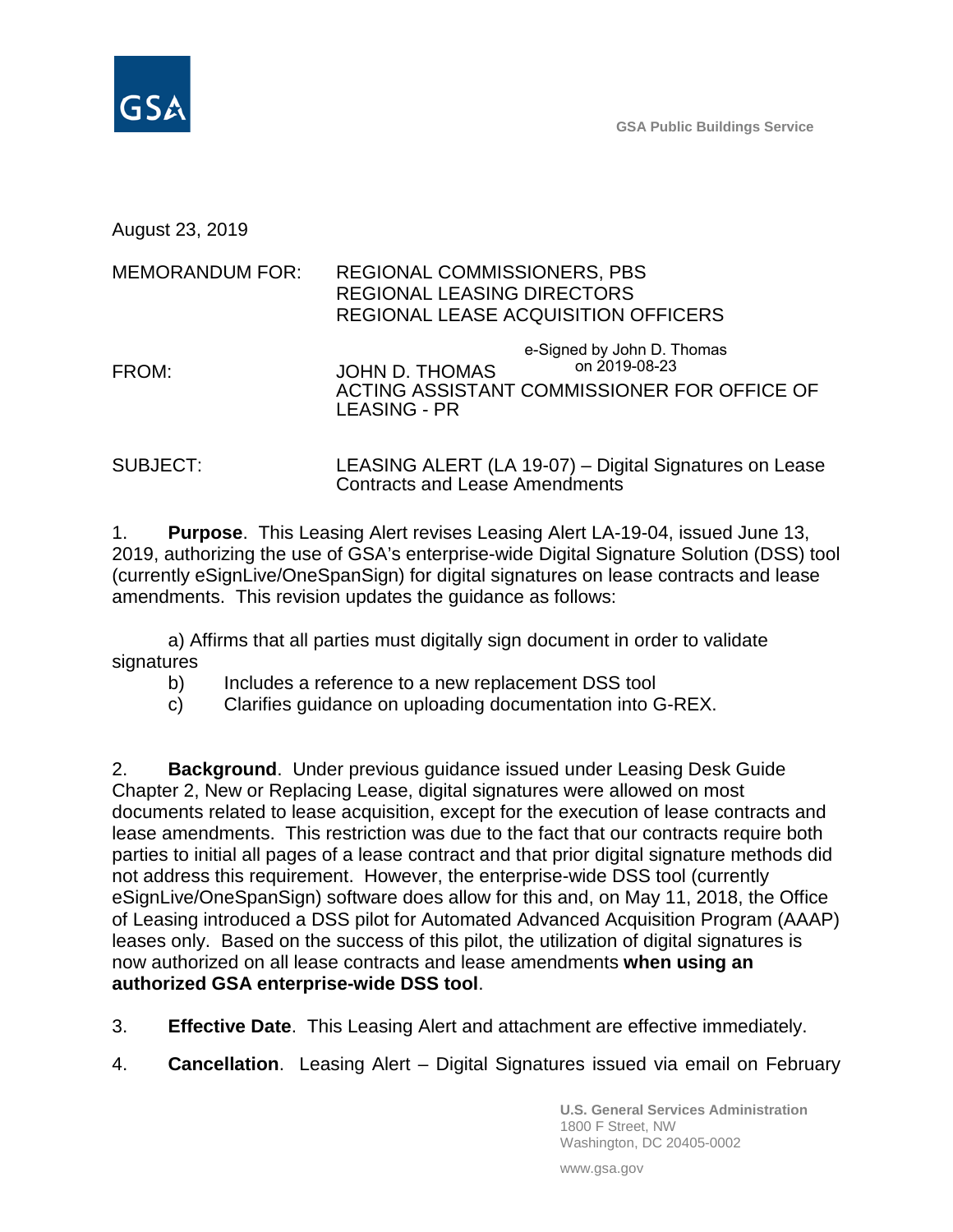28, 2013 and Leasing Alert – Digital Signatures on Lease Contracts and Lease Amendments, issued June 13, 2019.

5. **Applicability**. This Leasing Alert applies for all General Services Administration (GSA) real property leasing activities. Agencies using GSA delegated leasing authority are not authorized to digitally execute lease contracts and amendments without prior approval from the GSA Office of Leasing.

6. **Instructions and Procedures**. Complete Digital Signature Solutions (DSS) instructions are outlined under Attachment 1 and will be posted on the GSA Office of Leasing Google Site, under the tab "References and Resources."

Note that digital lease signature process must be documented in the lease file using the Evidence Summary generated by the application. The Evidence Summary records the email addresses and unique IP identifiers for all parties involved with the signature process (e.g., Lessor, witness, and Government), along with the time and date when the documents were signed and/or initialed by the parties. The digitally signed lease package and the Evidence Summary must be downloaded after the signing process is completed and uploaded to the project lease file in G-REX (instructions also outlined in Attachment 1).

Attachment 1 – Digital Signature Solutions (DSS) Instructions and Procedures for Executing Lease Contracts and Lease Amendments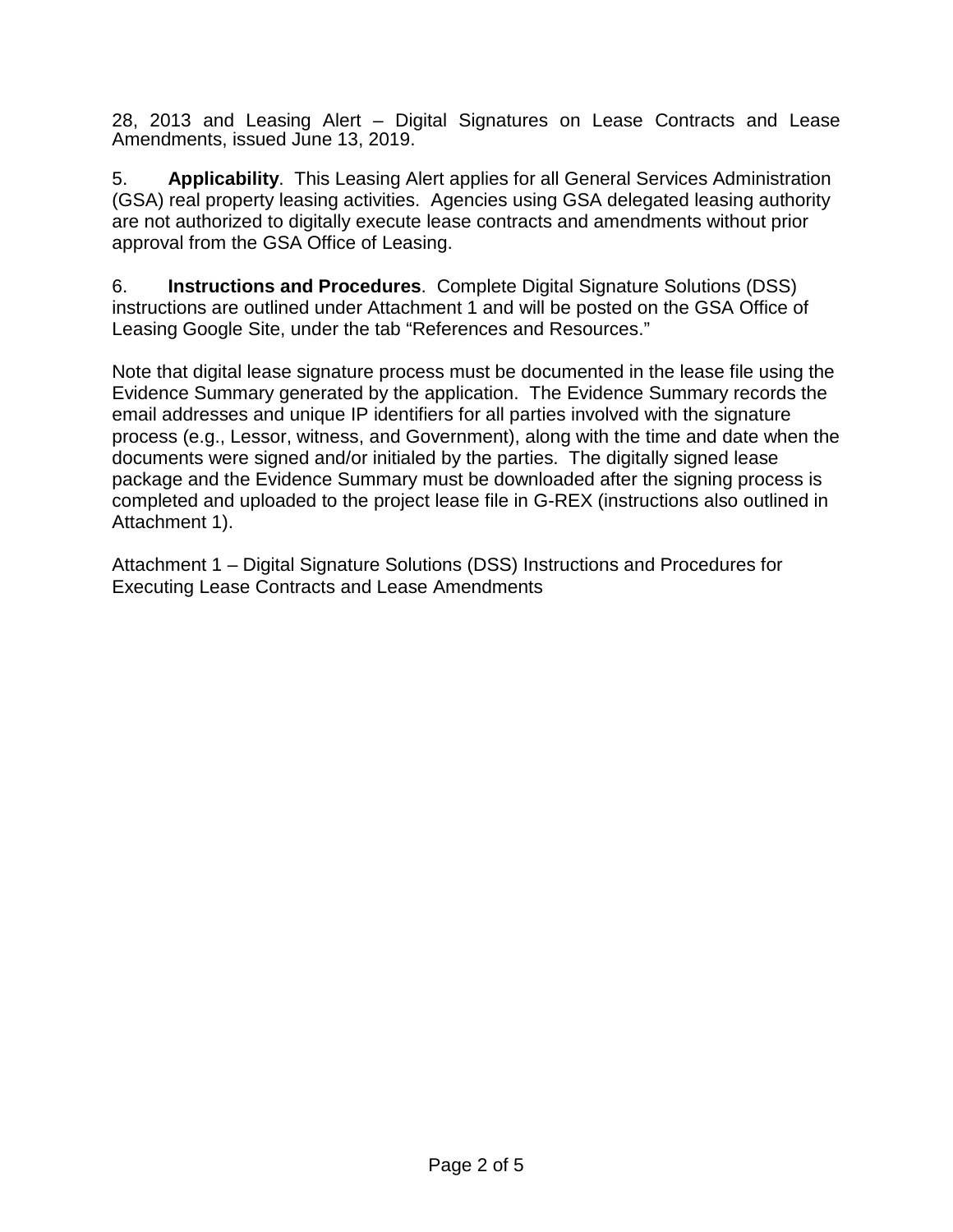#### **Attachment 1**

#### **Digital Signature Solutions (DSS) Instructions and Procedures for Executing Lease Contracts and Lease Amendments**

*DSS Users should build the lease package using DSS-specific instructions below for signature and initial blocks to format correctly. Instructions include considerations for existing documents that may be formatted differently than the newly updated templates.*

*The lease package should be combined into one PDF document using Adobe Pro DC before uploading to your e-Sign Live Package.*

*Note that all of the steps below, with the exception of digitally signing the documents, may be performed by someone other than a Lease Contracting Officer (LCO). Also, the Lessor does not require eSignLive/OneSpanSign software in order to use this application.*

*All parties must digitally sign the document in order to produce the Evidence Summary, which is a necessary confirmation of signature validity.*

*Finally, please note that a new DSS tool, DocuSign, is expected to replace eSignLive/OneSpanSign on or about October 1, 2019. Updated instructions will be posted on the Office of Leasing Google site to reflect this and any future DSS tool, as necessary.*

### **STEP 1: BUILD YOUR LEASE PACKAGE IN ADOBE ACROBAT PRO DC [\(INSTRUCTIONS HERE\)](https://docs.google.com/document/d/18lfd5hdRmWBpj9586GtnkXN-qM-8SbyEDLYjI5z-Qo0/edit?pli=1)**

### **STEP 2: CLICK [HERE](https://www.google.com/url?q=https%3A%2F%2Fsign.gsa.gov&sa=D&sntz=1&usg=AFQjCNHJg44Ijskaz8BLbBf4ud2R2CKHvA) TO ACCESS YOUR e-SIGN LIVE ACCOUNT [\(https://sign.gsa.gov\)](https://www.google.com/url?q=https%3A%2F%2Fsign.gsa.gov&sa=D&sntz=1&usg=AFQjCNHJg44Ijskaz8BLbBf4ud2R2CKHvA)**

#### **STEP 3: CLICK "SEND NEW PACKAGE"**

- 1. Enter Package Name (i.e. GSA Notice to Apparent Successful Offeror (Re: RLP XXXXXXX))
- 2. Click 'Show Shared' and
	- i. If you sending the package on behalf of the LCO, select 'Lease Template (Package Owner is LS)'
	- ii. If you are the LCO sending the package, select 'Lease Template (Package Owner is LCO)'
- 3. Click 'Advanced Settings' and:
	- i. Enter the lease transmittal text (below) into the 'email message'
	- ii. Check the box which reads 'Do not auto-complete the Package'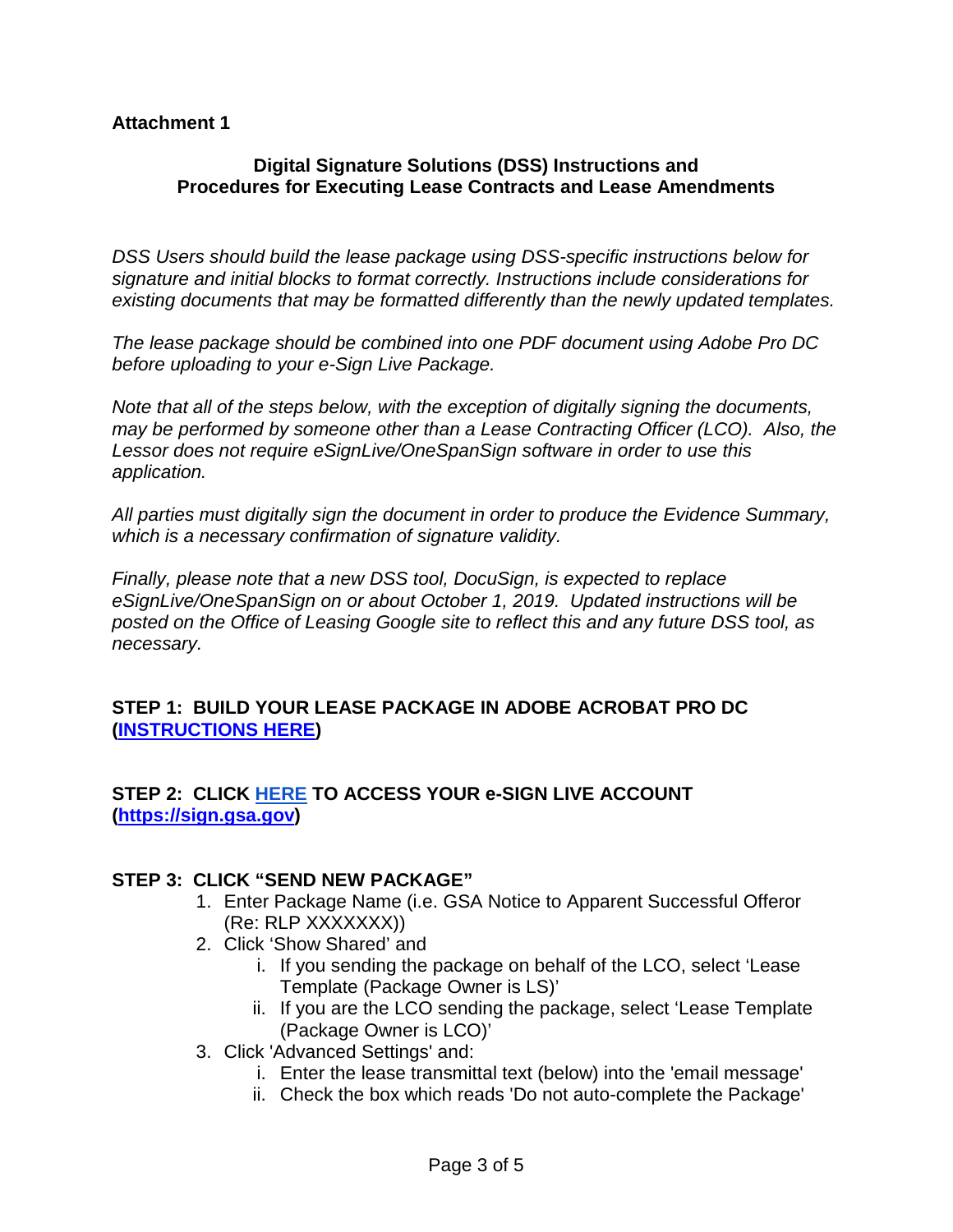4. Click 'Create'

Lease Transmittal Letter Text Dear Mr. /Ms. [Authorized Lessor Name]:

After careful review of all offers relating to RLP No. XXXXXXX it has been determined that contemplating a lease at [Building Address] is in the best interest of the Government.

The following digital package contains Lease # GS-XXP\_LXXXXXXX for space located at [Building Address] for your review and execution.

Please click the link contained in this email to digitally sign the lease contract (signatures must be witnessed) and digitally initial all pages no later than [DATE]. Following the lessor's execution of the lease contract, the package will be routed to the witness for signature, and then to the GSA Lease Contracting Officer (LCO).

Please be aware that this shall not be construed as a lease award. The agreement is not binding until execution by the General Services Administration.

Upon execution and award, a copy will be returned to you for your records. No information about this Lease shall be released until after award.

Should you require any further information regarding this action, you may contact [LCO Name] at ([Telephone Number]) or at ([Email Address]).

Sincerely,

### **STEP 4: DEFINE LESSOR, WITNESS, AND GOVERNMENT SIGNERS**

*Note: You will need to collect email addresses and cell phone numbers for the Lessor and Witness in preparation for this step.*

- 1. Click the Gear Icon
- 2. Change 'Signer Type' to 'Someone I invite'
- 3. Fill out email, first name, last name, title, and company fields
- 4. Change the Authentication Method to SMS in the Authentication tab, and provide a cell phone number for each signer
- 5. Review Change Signer Option for the Witness

### **STEP 5: UPLOAD LEASE DOCUMENT**

Note: The lease document and all attachments to the lease requiring initials should be consolidated into one PDF document.